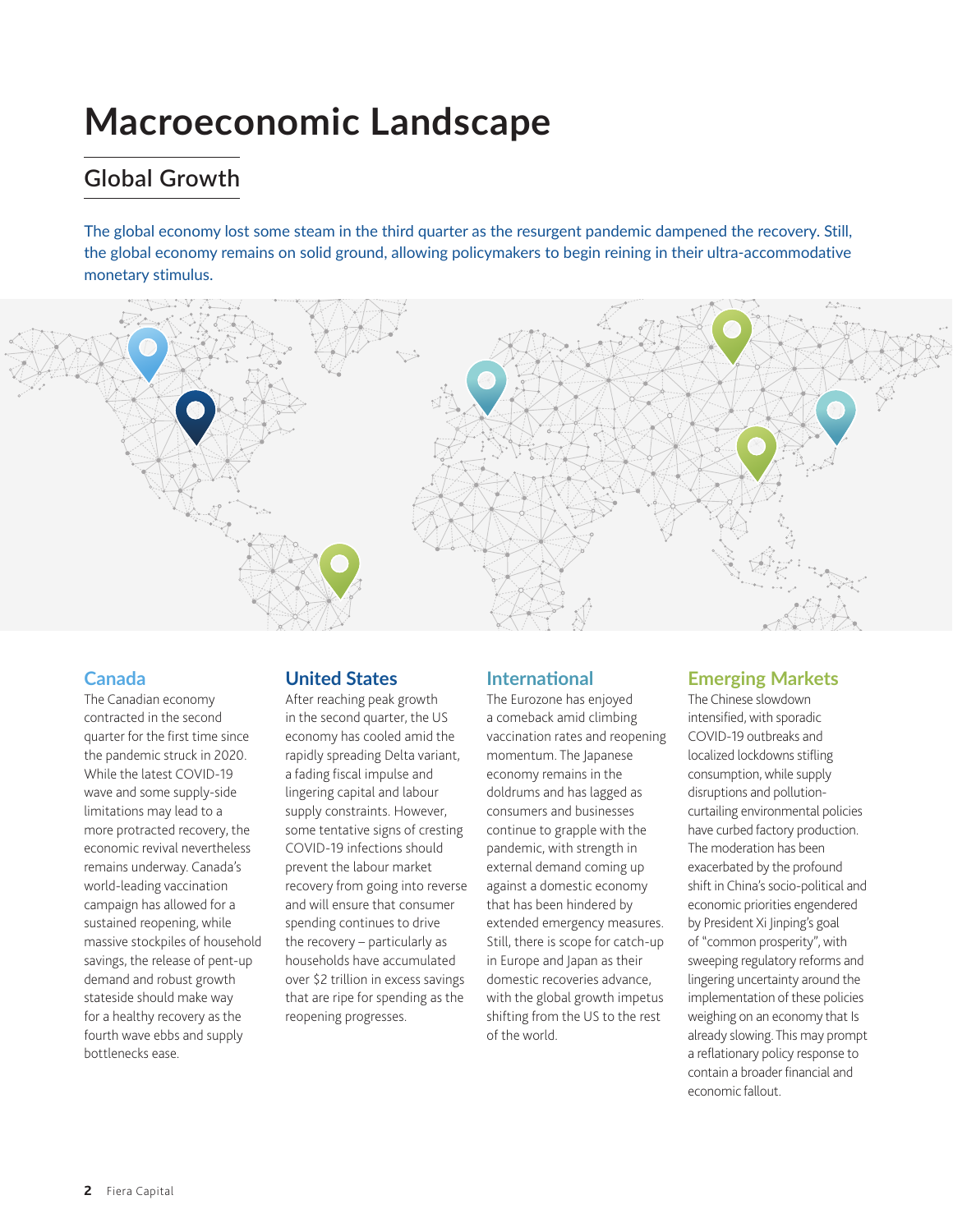# **Economic Outlook**

# **A Reflationary Recovery**

The macroeconomic landscape has undergone some notable shifts over the last quarter, with important implications for the outlook and investment strategy.

On the growth front, the global economy is in the process of transitioning from the rapid, post-COVID revival towards a more normal recovery cycle. Recent activity data has revealed a marked slowdown in the pace of the recovery across the world's major economies owing to the Delta variant's impacts on international supply chains and domestic consumption. That being said, peak growth does not equate to low growth. While cooling from the vigorous initial pace this summer, global growth is expected to remain strong and above-trend through 2023 as the virus ebbs, activity continues to normalize, pent-up savings are unleashed and supply bottlenecks resolve themselves.

On the policy front, inflation has been running above-target in most major developed economies. While much of the acceleration can be attributed to effects from the pandemic that should ultimately fade over time, there are some tentative signs of a buildup of underlying cyclical pricing pressures given the persistence of above-trend growth, a solid labour market recovery and rising commodity prices. In response, policymakers have slowly begun to take their foot off the accelerator and are gradually dialing back emergency-level stimulus. The Bank of Canada is already moving in this direction, while the Federal Reserve is widely expected to begin tapering its asset purchases later this year.



#### **Long-Term Inflation Expectations Remain Stable**

The global economic recovery has cooled and is transitioning towards a normal cyclical recovery. Still, the trajectory for growth remains solid and above-trend over our forecast horizon. While underlying pricing pressures will almost certainly ensue given that output gaps will have closed and the economy will be operating at full potential by end-2022, well-anchored inflation expectations should allow policymakers to pursue a gradual and measured transition from ultra-stimulative monetary policy towards a neutral stance.

Source: Bloomberg

### **Investment Strategy**

While the global economic recovery remains firmly entrenched, risks are mounting at a time when much of the good news pertaining to the macroeconomic backdrop has been priced in, leaving scope for disappointment should something go awry. Specifically, health risks are once again front-and-center as the highly transmissible Delta variant circulates across the globe, which has brought into question the strength and durability of the global recovery. Already, China's recovery has slowed, and the regulatory and economic upheavals in China have further clouded the outlook. Meanwhile, we have passed the point of peak stimulus, and this loss of global economic momentum comes while policymakers are incrementally reducing their unprecedented support. As a result, we are comfortable assuming a neutral stance on equities after the powerful gains realized over the last 18 months.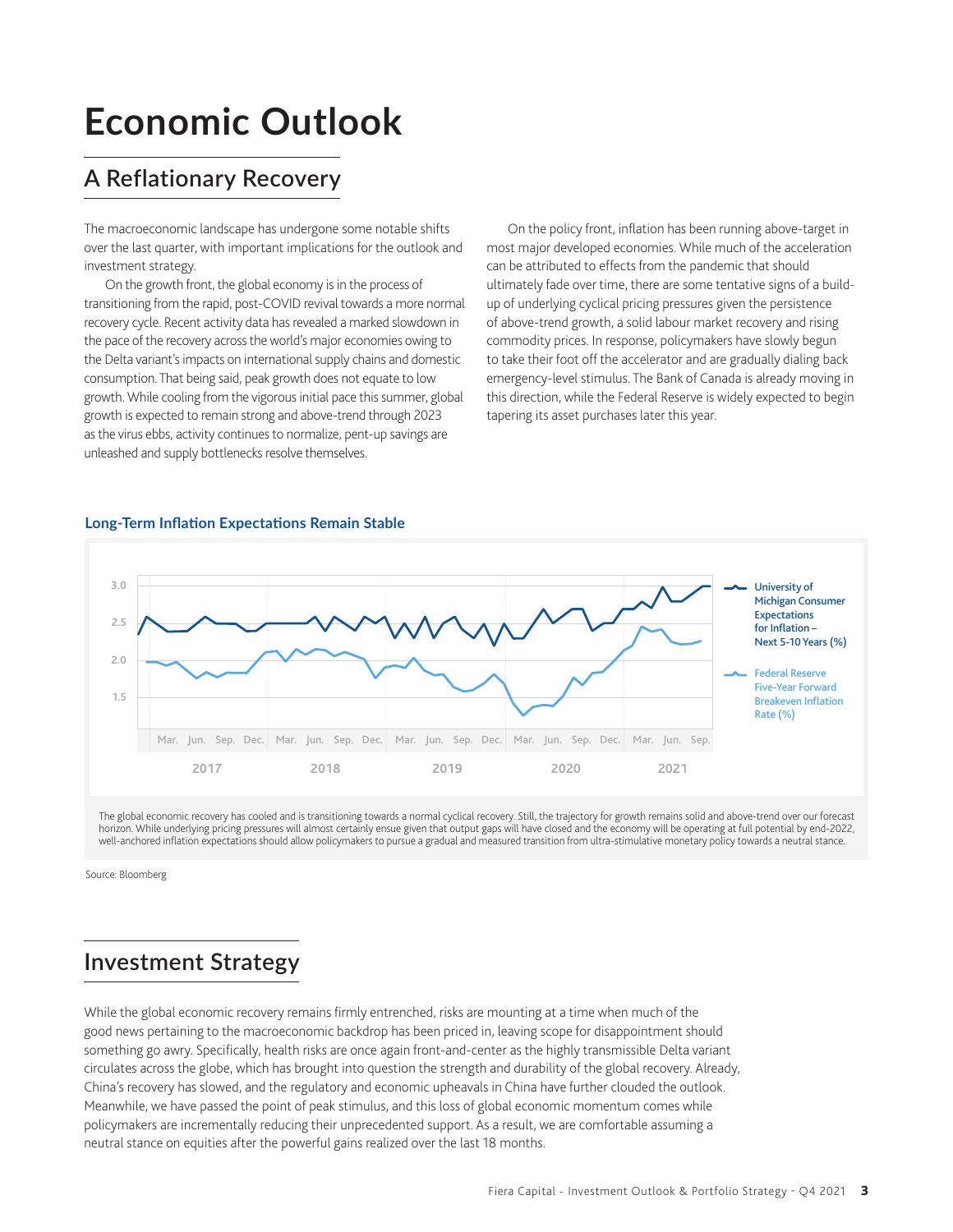# **Economic Scenarios**

### **Main Scenario | Reflationary Recovery Probability 50%** Probability 50%

#### Our base case scenario calls for the global economic recovery to extend at an above-trend pace over the next 12 to 18 months, without the fear of a premature monetary policy tightening event. The successful rollout of several safe and effective vaccines and/ or treatments ultimately accelerates the return to economic normality. As the wider population gets inoculated and as virus trends improve, both isolationism and social distancing measures abate and sentiment improves drastically. Restrictions are relaxed and the reopening progresses across the larger economy. In response, economic activity snaps back dramatically as pent-up demand is unleashed, particularly given that savings remain extraordinarily elevated across the globe, which amplifies the nascent recovery. Meanwhile, inflation expectations remain well-anchored, which allows policymakers to look through the post-pandemic surge in inflationary pressures and extend their highly-accommodative monetary policy stance. While central bank asset purchases are indeed set to be scaled down through 2022, the bar for interest rate increases remains higher over this 12-18 month timeframe. Nevertheless, both the Federal Reserve and the Bank of Canada begin the gradual rate normalization process by mid-2023 given that their respective economies will be operating at full potential and output gaps will be closed. Still, the policy transition from extremely stimulative towards a neutral stance occurs progressively over several years, extending the longevity and visibility of the economic cycle.

#### **Scenario 2** | Stagflation

A growing risk to our base case scenario is that the world economy turns stagflationary in nature, a toxic combination of slowing global growth and accelerating prices. The "Stagflation" scenario assumes that inflationary pressures shift persistently higher and de-anchors inflation expectations, with global economic prospects subsiding amid the fallout. Specifically, the near-term spike in pricing pressures proves more enduring than expected, and lasts long enough to become embedded in inflation expectations. Supply-chain dislocations take longer to correct, while shortages and subdued participation in the labour force become more long-lasting given lingering healthrelated fears of returning to work, the structural shift in demographics (aging populations), or skill mismatches in the post-pandemic reality. The subsequent rise in input costs and the rapid buildup in wages cuts into the profitability of corporations, consumers struggle to maintain their purchasing power, and inflation expectations become de-anchored. In response, policymakers abandon their perceived tolerance for higher inflation and act aggressively to stem the inflationary spiral. This assertive and hawkish-leaning policy adjustment sparks a moderation in global growth to well below potential levels. The stagnation in global growth occurs concurrently with an acceleration in inflation and tighter monetary policy, creating a tumultuous financial market landscape whereby both equities and bonds experience declines amid a marked deterioration in the macroeconomic landscape.

#### **Scenario 3** | Economic Relapse

Another wildcard continues to be the emergence of highly-transmissible COVID-19 variants that have become the dominant strain across much of the globe. Failure to keep the pandemic under control risks a more protracted period of restrictions that delays the return to normal and jeopardizes the imminent recovery. At the same time, vaccine hesitancy in some parts of the world has created a hurdle to reaching herd immunity and fully eradicating COVID-19. As it takes longer to gain control over the propagation of the virus, mitigation efforts from governments and social distancing behaviours linger on and health fears prompt some reluctance from consumers and businesses to re-engage fully. Meanwhile, the global economy takes longer to reopen fully, while confinement measures are reinstated and fuel a steep contraction in growth. However, the silver lining is that the fragile state of the economy and stubbornly-elevated unemployment ensures that monetary and fiscal policy remain expansionary, which helps to alleviate any permanent damage in this calamitous risk-off scenario.

Probability **10%**

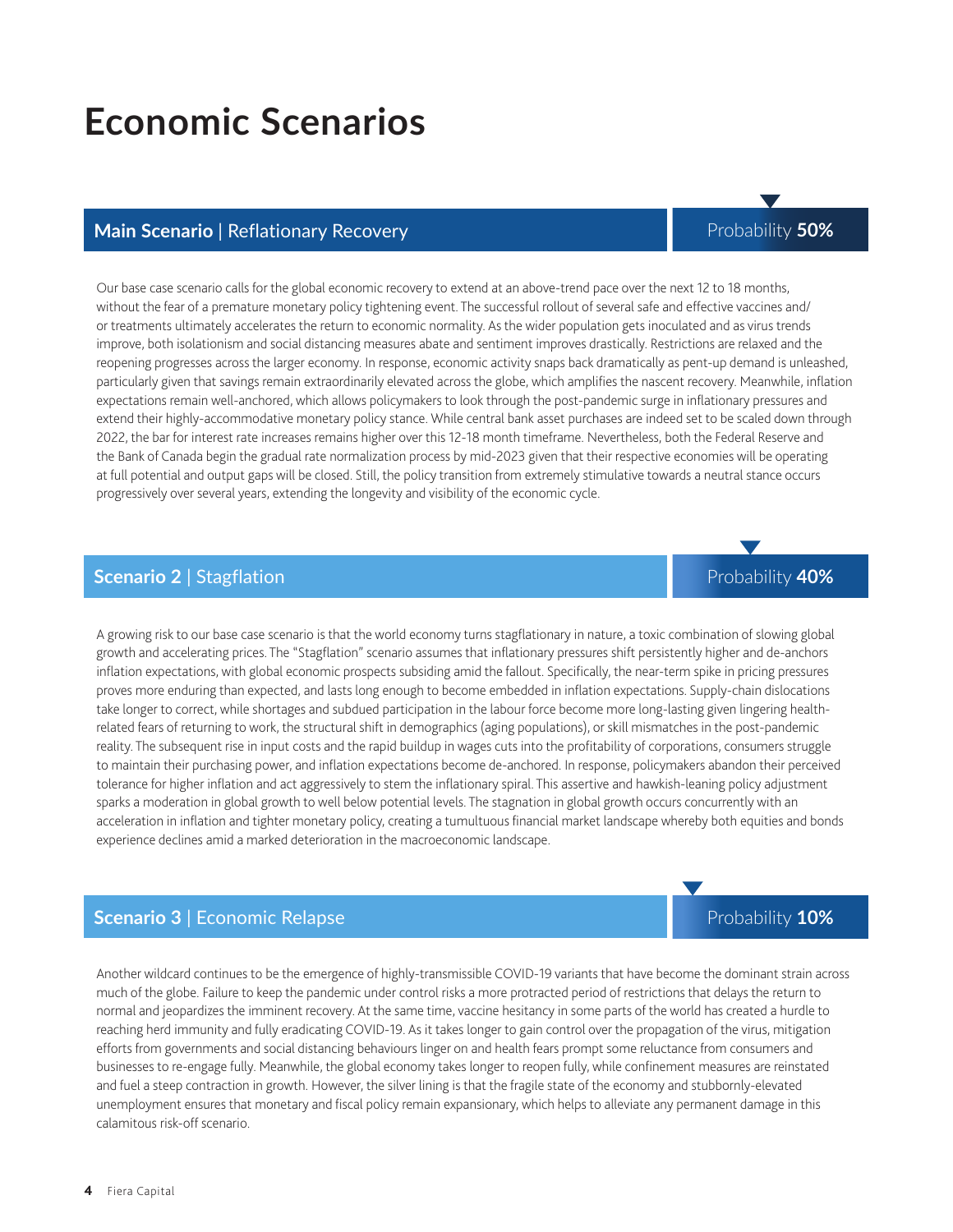# **Portfolio Strategy**

# **Matrix of Expected Returns**

| <b>SCENARIOS</b>                        | <b>REFLATIONARY</b><br><b>RECOVERY</b> | <b>STAGFLATION</b> | <b>ECONOMIC</b><br><b>RELAPSE</b> |  |  |
|-----------------------------------------|----------------------------------------|--------------------|-----------------------------------|--|--|
| <b>PROBABILITY</b>                      | 50%                                    | 40%                | 10%                               |  |  |
| <b>TRADITIONAL INCOME</b>               |                                        |                    |                                   |  |  |
| <b>Money Market</b>                     | 0.3%                                   | 0.8%               | 0.3%                              |  |  |
| <b>Canadian Bonds</b>                   | $-6.5%$                                | $-8.7%$            | 7.3%                              |  |  |
| NON-TRADITIONAL INCOME                  |                                        |                    |                                   |  |  |
| <b>Diversified Credit</b>               | 8.0%                                   | 7.0%               | 5.0%                              |  |  |
| <b>Diversified Real Estate</b>          | 8.0%                                   | 7.0%               | 4.0%                              |  |  |
| Infrastructure                          | 7.5%                                   | 6.5%               | 5.0%                              |  |  |
| <b>Agriculture</b>                      | 8.5%                                   | 7.5%               | 6.0%                              |  |  |
| <b>TRADITIONAL CAPITAL APPRECIATION</b> |                                        |                    |                                   |  |  |
| <b>Canadian Equity Large Cap</b>        | 9.0%                                   | $-8.3%$            | $-36.5%$                          |  |  |
| <b>U.S. Equity Large Cap</b>            | $-12.5%$                               | $-16.0%$           | $-32.4%$                          |  |  |
| <b>International Equity</b>             | $-10.7%$                               | $-14.5%$           | $-33.0%$                          |  |  |
| <b>Emerging Market Equity</b>           | $-2.1%$                                | $-13.4%$           | $-36.1%$                          |  |  |
| NON-TRADITIONAL CAPITAL APPRECIATION    |                                        |                    |                                   |  |  |
| <b>Private Equity</b>                   | 15.0%                                  | 12.0%              | 5.0%                              |  |  |
| <b>Liquid Alternatives</b>              | 7.0%                                   | 5.0%               | 0.0%                              |  |  |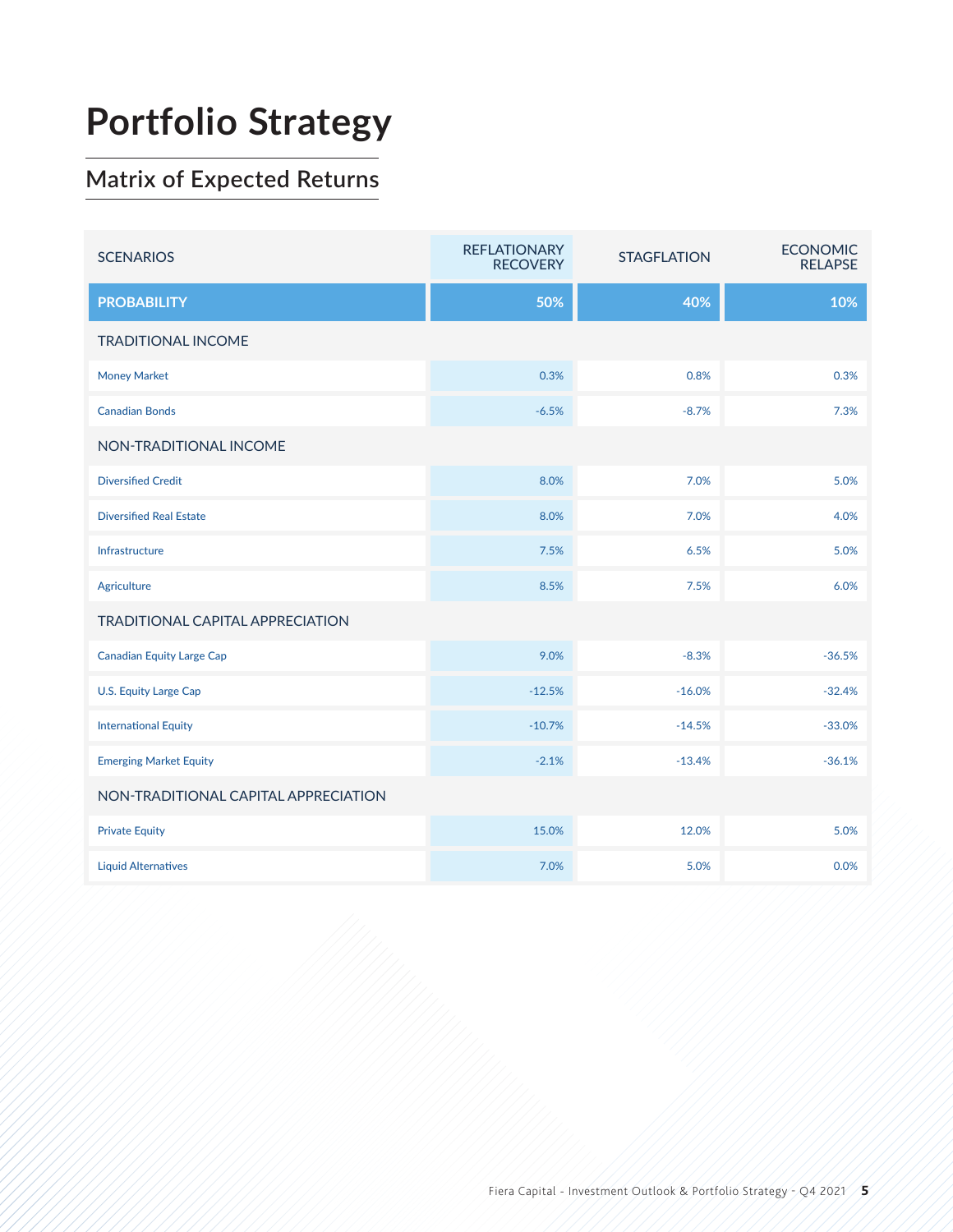# **Portfolio Strategy**

# **Current Strategy<sup>1</sup>**

### TRADITIONAL AND NON-TRADITIONAL PORTFOLIOS

|                                  | <b>MINIMUM</b> | <b>BENCHMARK</b> | <b>MAXIMUM</b> | <b>STRATEGY</b> | $+/-$  |
|----------------------------------|----------------|------------------|----------------|-----------------|--------|
| <b>Money Market</b>              | 0%             | 5%               | 25%            | 10%             | $+5%$  |
| <b>Canadian Bonds</b>            | 5%             | 25%              | 45%            | 5%              | $-20%$ |
| <b>Canadian Equity Large Cap</b> | 10%            | 20%              | 40%            | 35%             | $+15%$ |
| U.S. Equity Large Cap            | 0%             | 10%              | 20%            | 0%              | $-10%$ |
| <b>International Equity</b>      | 0%             | 10%              | 20%            | 5%              | $-5%$  |
| <b>Emerging Market Equity</b>    | 0%             | 5%               | 15%            | 5%              | 0%     |
| <b>Non-Traditional Income</b>    | 5%             | 25%              | 45%            | 40%             | $+15%$ |

### TRADITIONAL PORTFOLIOS

|                                         | <b>MINIMUM</b> | <b>BENCHMARK</b> | <b>MAXIMUM</b> | <b>STRATEGY</b> | $+/-$  |
|-----------------------------------------|----------------|------------------|----------------|-----------------|--------|
| <b>TRADITIONAL INCOME</b>               | 20%            | 40%              | 60%            | 40%             | 0%     |
| <b>Money Market</b>                     | 0%             | 5%               | 25%            | 10%             | $+5%$  |
| <b>Canadian Bonds</b>                   | 5%             | 35%              | 55%            | 30%             | $-5%$  |
| <b>TRADITIONAL CAPITAL APPRECIATION</b> | 40%            | 60%              | 80%            | 60%             | 0%     |
| <b>Canadian Equity Large Cap</b>        | 5%             | 25%              | 50%            | 40%             | $+15%$ |
| U.S. Equity Large Cap                   | 0%             | 15%              | 30%            | 5%              | $-10%$ |
| <b>International Equity</b>             | 0%             | 15%              | 30%            | 10%             | $-5%$  |
| <b>Emerging Market Equity</b>           | 0%             | 5%               | 15%            | 5%              | 0%     |

**1** Based on a 100 basis point value added objective. The benchmark employed here is based on a model portfolio and for illustrative purposes only. Individual client benchmarks are<br>employed in the management of their respe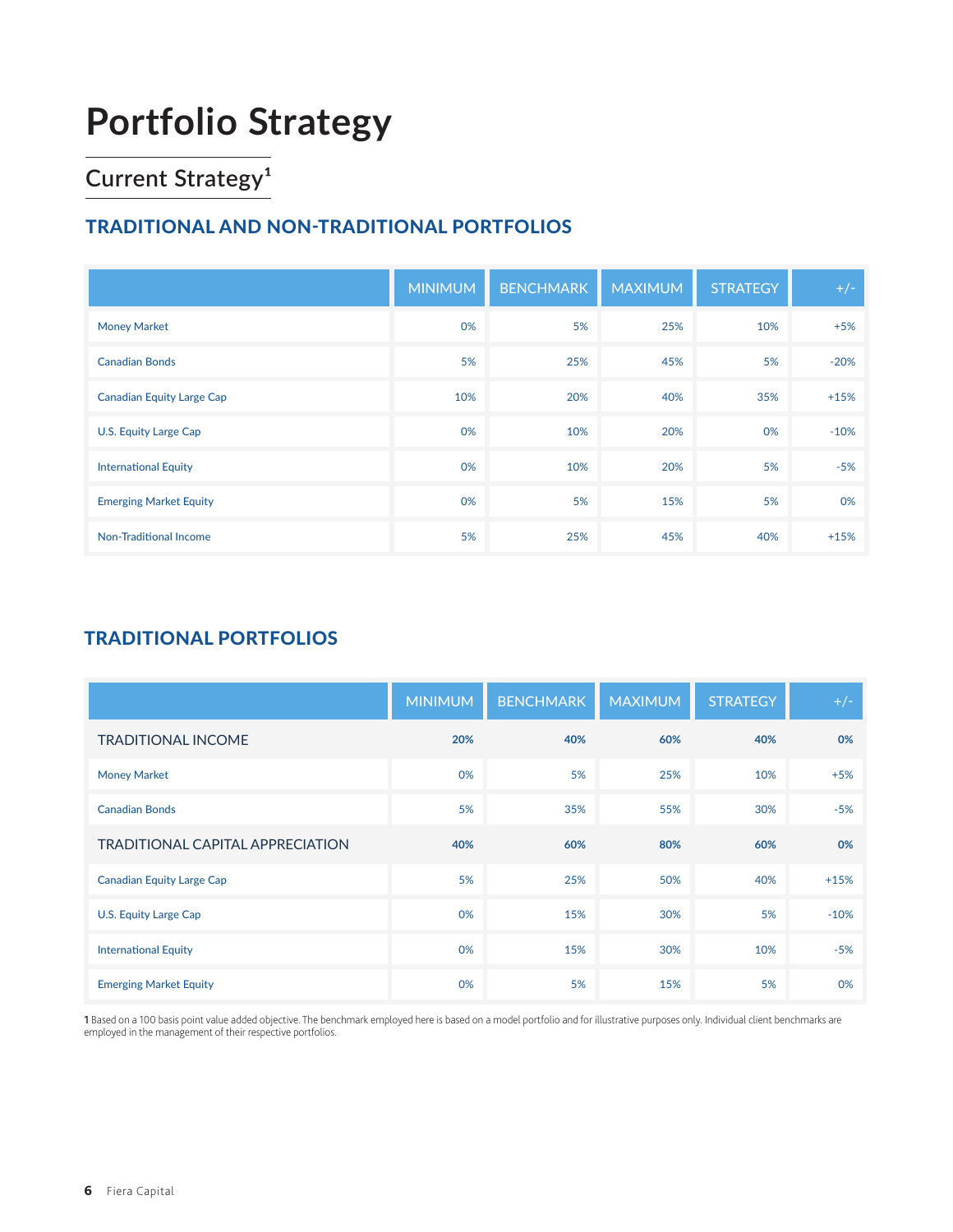# **Fixed Income Outlook**

# **Fixed Income Review**

Fixed income markets gyrated throughout the third quarter. After testing sub-1.20% levels in August as traders brushed off signs of higher inflation and contemplated Delta risks, the 10-year treasury yields broke higher following the hawkish-leaning outcome of the September Federal Reserve gathering, where officials set the stage for a moderation in the pace of monthly asset purchases later this year and as participants brought forward their timing for Fed funds liftoff.

Global pricing pressures have intensified, with a confluence of forces pushing inflation to multi-year highs. Supply chain bottlenecks and impacts from the reopening have fueled much of the acceleration, with excessive pent-up demand chasing a restrained supply backdrop. While indeed transitory, these pandemic-related forces appear to be making way for more cyclical pricing pressures.

Ultimately, the outlook for inflation hinges on whether labour and supply shortages become more enduring, with factors such as persistent supply chain dislocations, unrelenting strength in commodity prices and rising wages causing inflation to stay higher. Also, robust home prices are almost certain to feed into higher rents, while the above-trend growth trajectory and steadily improving labour market conditions are expected to keep inflation elevated.

Policymakers have begun the process of scaling back on emergency-level stimulus, with the Federal Reserve on track to taper its asset purchase program later this year. However, the bar for rate hikes remains high, and liftoff is not likely until late 2023 given central banks' determination to generate above-target inflation in the coming economic cycle.



#### **Canadian Fixed Income Market Returns** | As of September 30, 2021

Source: Fiera Capital Corporation

### **Investment Strategy**

With global growth holding firm, central banks poised to normalize policy and inflation running between 3% and 4%, it is surprising that government bond yields remain at these depressed levels. Consequently, the path of least resistance for government bond yields should be higher given our expectation for a continuation of the economic revival and elevated inflationary pressures. We expect yield curves to steepen in a bond-bearish fashion. Long-term government bond yields should rise as markets solidify expectations for policy normalization from major central banks, while lingering

pricing pressures will cause investors to demand higher compensation for inflation risk. While corporate credit remains attractive given the supportive macro backdrop that should mitigate default risks, very tight spreads have limited any notable upside potential. This unappealing outlook underpins our maximum underweight allocation to the traditional fixed income asset class. We recommend that investors maintain a short duration and position for a steeper yield curve, with a preference for corporate versus government exposures and inflation-linked versus nominal bonds.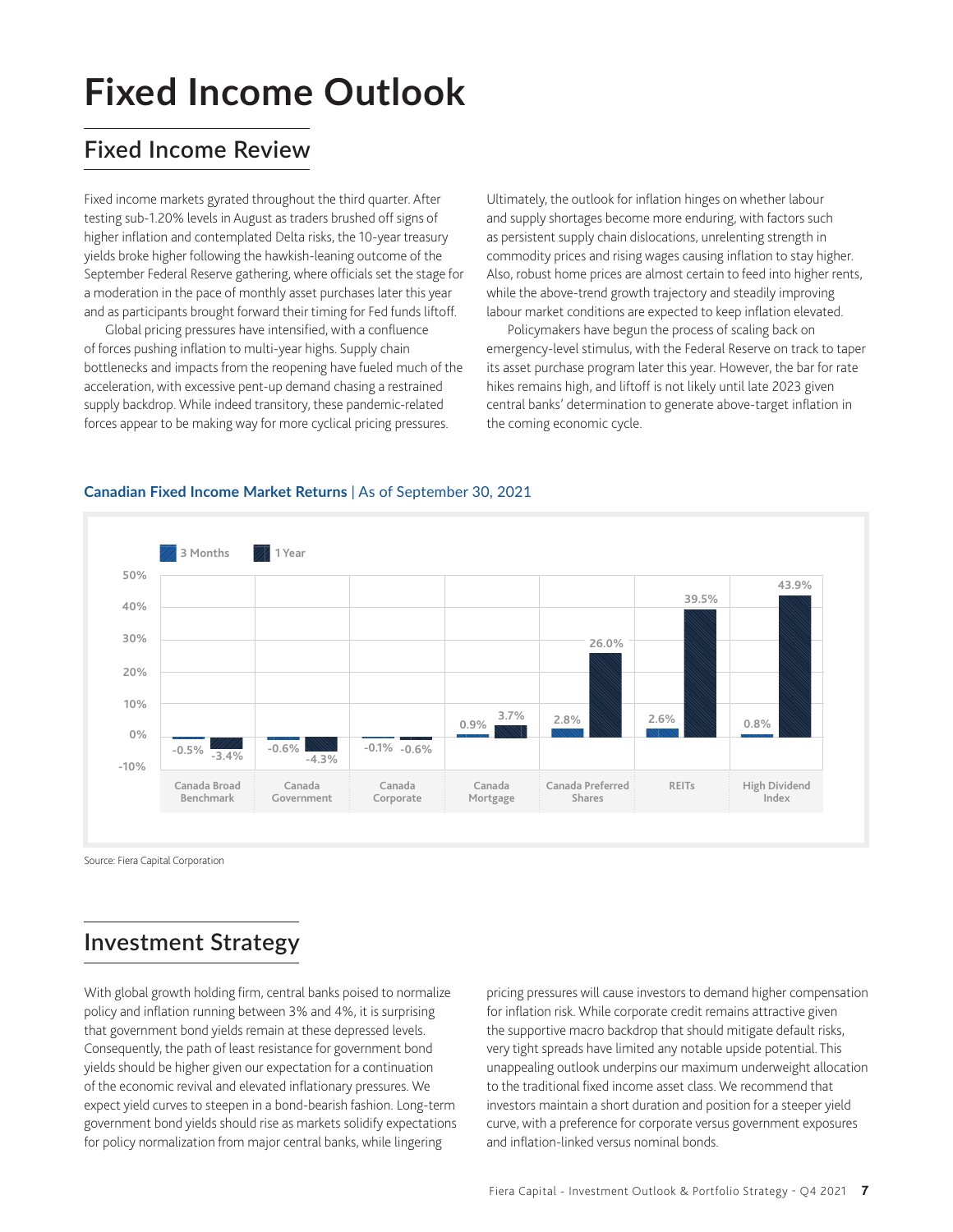# **Equity Outlook**

# **Equity Review**

Global equity markets generated some mixed results during the third quarter. Financial market turbulence resurfaced as investors contemplated the fast-spreading Delta variant, signs of cooling global growth, accelerating inflationary pressures and the path for monetary policy – all of which sparked some volatile trading conditions late in the quarter. Developed markets outperformed

their emerging market peers. While both the Canadian and US benchmarks managed to eke out modest gains, emerging market stocks underperformed by a wide margin as China's widening regulatory crackdown and contagion fears stemming from Evergrande Group's debt woes sent Chinese stocks spiraling.



#### **Equity Market Returns** | As of September 30, 2021

Source: Fiera Capital Corporation

# **Investment Strategy**

Global equity markets have recorded some impressive gains since the March 2020 lows. The combination of vaccine rollouts and reopening momentum boosted the outlook for growth and corporate earnings, while the abundance of monetary and fiscal support added to this supportive narrative. However, our sense is that much of the optimism pertaining to this favourable macroeconomic backdrop has been priced in at current levels, leaving investors susceptible to some near-term turbulence given the emergence of near-term headwinds. Specifically, sentiment remains fragile amid renewed health fears, which may prompt some near-term profit-taking. Moreover, monetary policy is set to normalize, and investors will need to recalibrate their expectations accordingly. The uncertainty associated with an incremental withdrawal of policy support is bound to transmit more volatility to financial markets, while multiples are set to contract as the monetary impulse progressively fades. While global growth is set to remain firm, much of the upside for corporate earnings has been realized and strong recoveries have already been

discounted. Earnings estimates have become increasingly optimistic, and profits may be squeezed in the environment of slowing growth, higher input prices and accelerating wage gains.

Taken together, the combination of buoyant earnings expectations, intensifying pressure on profit margins and limited scope for further multiple expansion implies a challenging environment for equities, with more muted and volatile expected returns in the coming 12-18 months. Regionally, we continue to expect Canadian equities to outperform in the reflationary environment of rising commodity prices, accelerating inflation and higher interest rates that should bode well for TSX earnings momentum. Importantly, while higher inflation and rising bond yields are a tailwind for cyclical-value sectors that dominate the S&P/TSX, they are likely to weigh disproportionally on the more expensive corners of the market in the defensive growth space, such as technology. Indeed, rising long-term interest rates favour the earnings of value stocks and weigh on the multiples of their growth peers.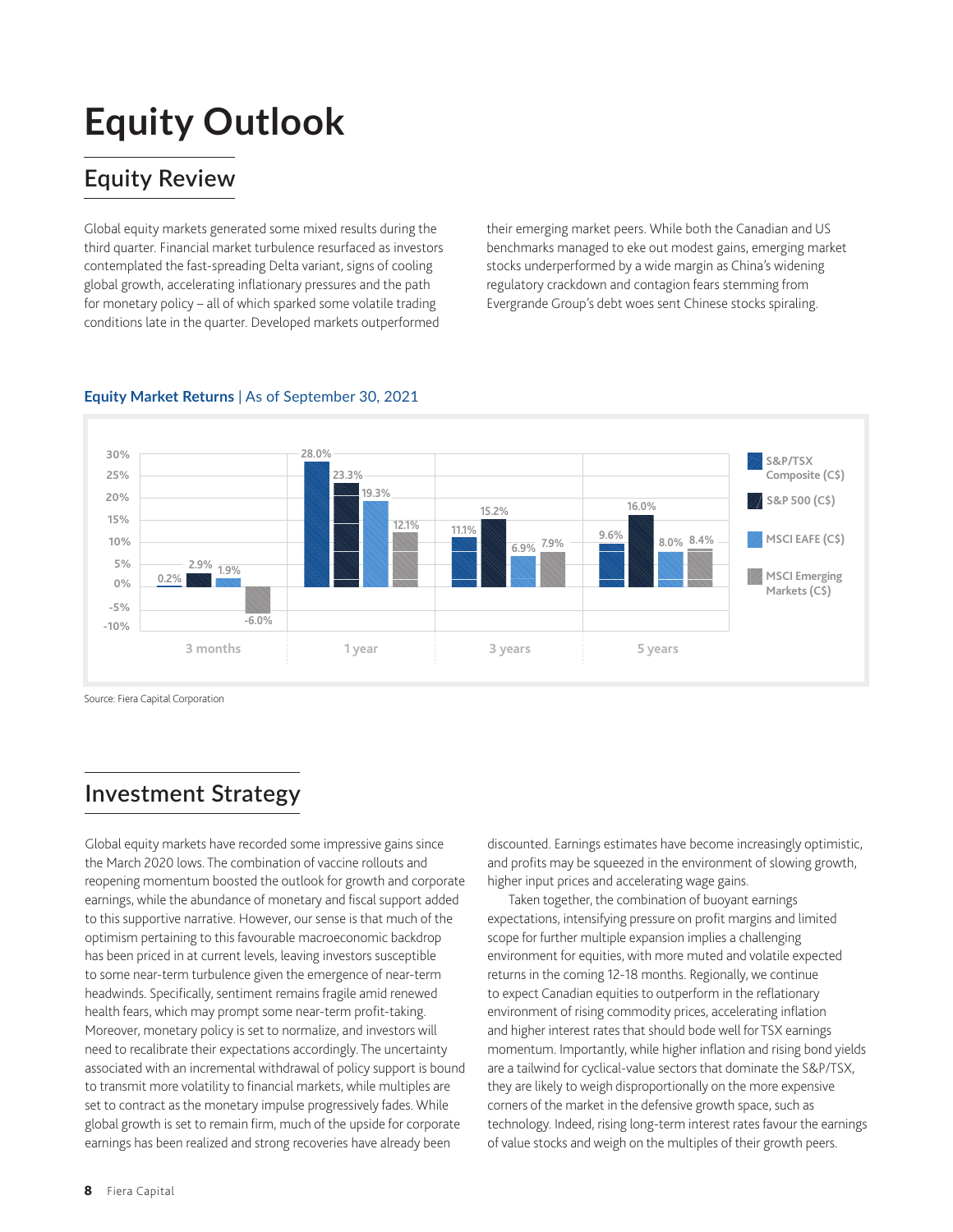# **Private Alternatives Outlook**

# **The Case for Private Alternatives**

Traditional multi-asset portfolios have benefitted from robust returns in both fixed income and equity markets over the last several years. However, the outlook for these asset classes remains somewhat challenged after an extended period of solid performance, with stretched valuations in both bonds and equities limiting future upside potential.

Interest rates are currently pinned at historic lows, leaving fixed income markets in extremely overvalued terrain. As a result, questions have surfaced about the inherent safety of the so-called conservative asset class. While offering little in the way of income

generation, the low starting point for interest rates has condemned government bonds to future losses, while tight credit spreads have limited the scope for solid gains in the corporate space. Consequently, traditional fixed income strategies are unlikely to play the same role of providing both stability and income in the portfolio setting, with far too little coupon income to offset any capital losses as interest rates rise. Meanwhile, after a brief bear market in 2020, global equity markets have soared back to record highs. The easy money has clearly been made and we expect more muted (and potentially more volatile) equity returns after the latest record run.

### **Investment Implications**

This less favourable risk-reward proposition for traditional asset classes underscores the need to diversify a portfolio's exposures towards private alternatives. Indeed, the construction of a wellbalanced portfolio will need to integrate higher allocations to both private debt and equity in order to compensate for sub-par returns in the traditional space. The relatively uninspiring outlook for traditional bonds argues for increased exposure to non-traditional sources of income, including diversified credit and real asset strategies that exhibit low correlations to traditional asset classes, while also generating more competitive income streams. Furthermore, real

asset strategies including real estate, infrastructure and agriculture provide protection against higher inflation, which is an important consideration given our longer-term inflation forecast. Meanwhile, private equity has demonstrated an ability to outperform public equities, even in market downturns, with less volatility.

This macroeconomic outlook requires an expanded set of investment opportunities, and the natural evolution for those seeking stability, higher income and the potential for capital gains is a pivot towards non-traditional asset classes such as private credit, real assets and private equity.



By redirecting a portion of your portfolio from traditional to non-traditional strategies, we create portfolios with improved risk-return characteristics.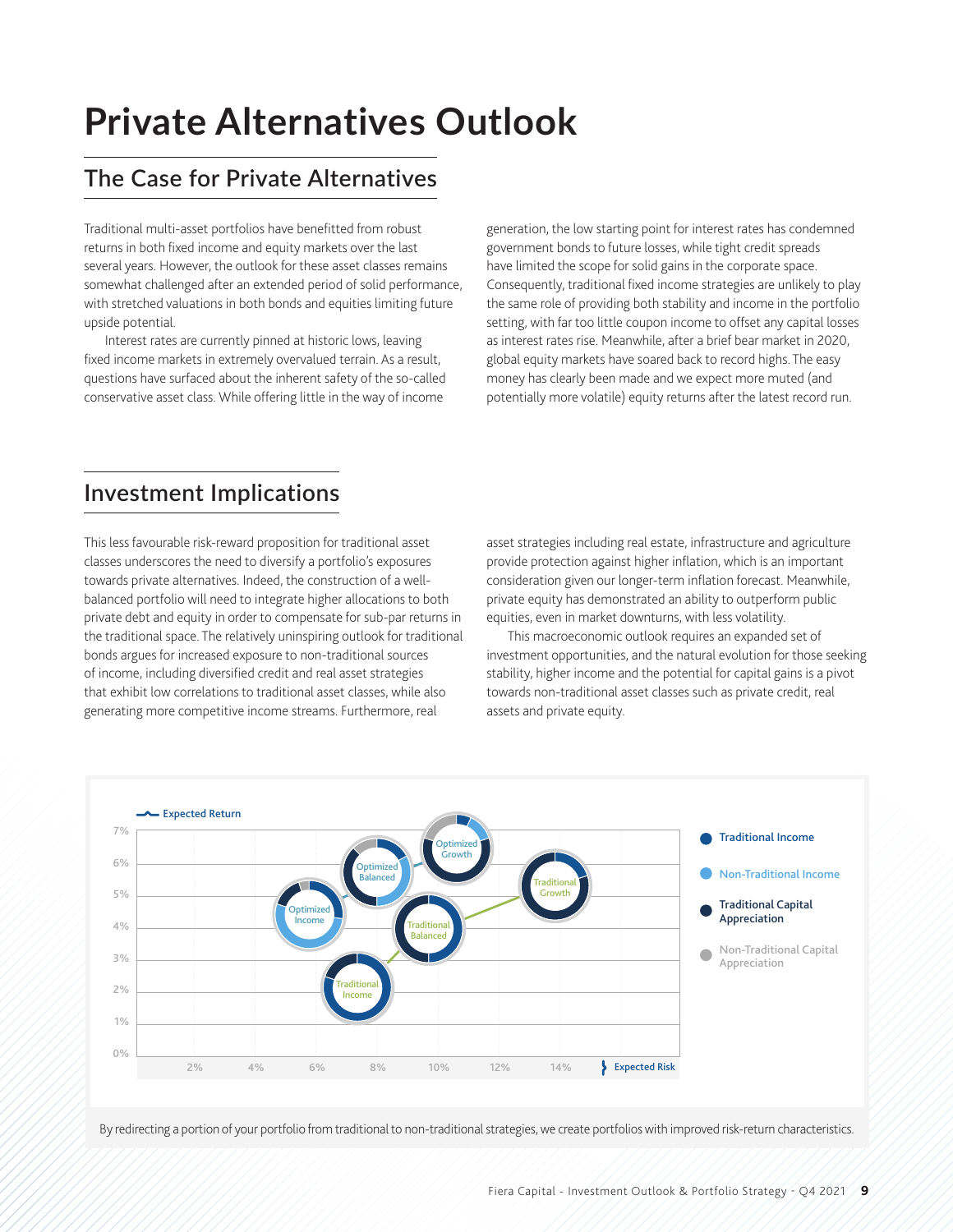# **Commodities and Currencies**

#### **CAD / USD**



The US dollar strengthened as some global economic angst saw unnerved investors bid up the safe haven currency, while the latequarter jump in treasury yields also underpinned demand for the greenback. The Canadian dollar depreciated amid underlying US dollar strength, even despite the powerful rally in oil prices. The path of least resistance for the US dollar remains lower, in our view. The countercyclical nature of the dollar implies underperformance as the reflationary trade gains further traction. We expect the US dollar to revert lower as the rest of the world catches up to the recovery in the United States, with the rotation in relative growth dynamics and interest rate differentials favouring ex-US dollar currencies. The secular downtrend in the US dollar should buttress the Canadian dollar, while our expectation for widespread strength across the commodity spectrum should provide key tailwinds for the loonie over the next 12 to 18 months.

#### **Gold**



Gold struggled as policymakers signaled that emergency stimulus would be dialed back, which sent treasury yields soaring and reduced the appeal of the non-interest-bearing metal. Looking forward, the Federal Reserve's tolerance for higher inflation and an extended period of rock-bottom policy rates will keep real yields pinned lower and prop up prices, while a structurally weaker dollar and bullion's appeal as a hedge for future inflation should also underpin prices.

#### **Oil**



Oil extended its tremendous advance in the third quarter thanks to a solid global economic recovery that drove demand for crude and depleted stockpiles, helping the market to find a better balance. Signs of tightening market conditions bolstered prices alongside an energy crunch that is set to increase demand for crude. Of note, surging natural gas prices are expected to boost demand for oil products in power generation over the winter months. Moreover, inventories have been on the decline in Europe, the US and China, even as OPEC and its allies add more barrels to the market. OPEC+ is wagering that the market can absorb the additional flows as demand recovers from the pandemic and stockpiles get drawn down. Taken together, we expect crude oil prices to stay firm given our expectation for a strong and above-trend growth trajectory that continues to reinvigorate demand as the reopening progresses and activity normalizes.

#### **Copper**



Copper retreated in the third quarter as China's flagging economic recovery weighed on demand prospects from the red metal's top consumer. Considered a barometer for global growth, copper should remain on solid footing as supply struggles to keep up with renewed demand. While President Biden's infrastructure spending plans should bode well for industrial metals, copper will be a prime beneficiary in the global effort to scale up in green infrastructure spending.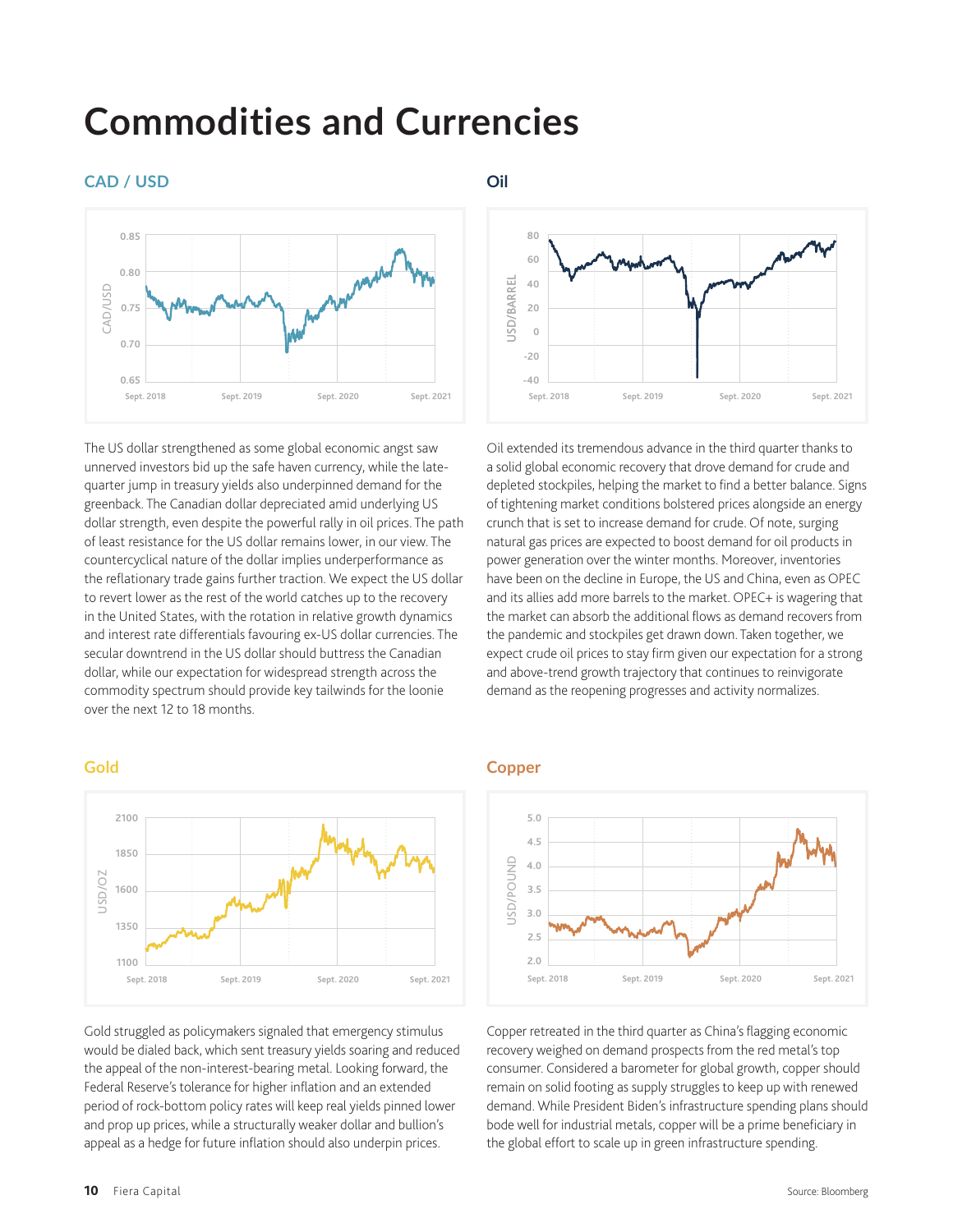# **Forecasts for the Next 12-18 Months**

| <b>SCENARIOS</b>                     | SEPTEMBER 30,<br>2021 | <b>REFLATIONARY</b><br><b>RECOVERY</b> | <b>STAGFLATION</b> | <b>ECONOMIC</b><br><b>RELAPSE</b> |  |  |
|--------------------------------------|-----------------------|----------------------------------------|--------------------|-----------------------------------|--|--|
| <b>PROBABILITY</b>                   |                       | 50%                                    | 40%                | 10%                               |  |  |
| GDP GROWTH 2021                      |                       |                                        |                    |                                   |  |  |
| Global                               | 5.90%                 | 6.00%                                  | 5.00%              | $-4.50%$                          |  |  |
| Canada                               | 5.20%                 | 6.00%                                  | 5.00%              | $-5.00%$                          |  |  |
| U.S.                                 | 5.90%                 | 7.00%                                  | 6.00%              | $-3.50%$                          |  |  |
| GDP GROWTH 2022                      |                       |                                        |                    |                                   |  |  |
| Global                               | 4.50%                 | 5.00%                                  | 3.50%              | $-4.50%$                          |  |  |
| Canada                               | 4.00%                 | 3.50%                                  | 1.50%              | $-5.00%$                          |  |  |
| <b>U.S.</b>                          | 4.10%                 | 4.50%                                  | 1.50%              | $-3.50%$                          |  |  |
| <b>INFLATION (HEADLINE Y/Y)</b>      |                       |                                        |                    |                                   |  |  |
| Canada                               | 4.10%                 | 4.00%                                  | 3.50%              | 0.50%                             |  |  |
| <b>U.S.</b>                          | 5.30%                 | 4.00%                                  | 3.50%              | 0.50%                             |  |  |
| <b>SHORT-TERM RATES</b>              |                       |                                        |                    |                                   |  |  |
| <b>Bank of Canada</b>                | 0.25%                 | 0.25%                                  | 1.25%              | 0.25%                             |  |  |
| <b>Federal Reserve</b>               | 0.25%                 | 0.25%                                  | 1.25%              | 0.25%                             |  |  |
| <b>10-YEAR RATES</b>                 |                       |                                        |                    |                                   |  |  |
| <b>Canada Government</b>             | 1.51%                 | 3.00%                                  | 3.50%              | 0.50%                             |  |  |
| <b>U.S. Government</b>               | 1.49%                 | 3.00%                                  | 3.50%              | 0.50%                             |  |  |
| PROFIT ESTIMATES (12 MONTHS FORWARD) |                       |                                        |                    |                                   |  |  |
| Canada                               | 1300                  | 1250                                   | 1150               | 850                               |  |  |
| <b>U.S.</b>                          | 213                   | 215                                    | 200                | 150                               |  |  |
| <b>EAFE</b>                          | 155                   | 155                                    | 145                | 90                                |  |  |
| <b>EM</b>                            | 95                    | 100                                    | 90                 | 55                                |  |  |
| P/E (FORWARD 12 MONTHS)              |                       |                                        |                    |                                   |  |  |
| Canada                               | 15.4X                 | 17.5X                                  | 16.0X              | 15.0X                             |  |  |
| <b>U.S.</b>                          | 20.2X                 | 20.0X                                  | 19.5X              | 16.0X                             |  |  |
| <b>EAFE</b>                          | 14.7X                 | 15.0X                                  | 14.5X              | 14.0X                             |  |  |
| <b>EM</b>                            | 13.2X                 | 14.0X                                  | 13.0X              | 12.0X                             |  |  |
| <b>CURRENCIES</b>                    |                       |                                        |                    |                                   |  |  |
| CAD/USD                              | 0.79                  | 0.90                                   | 0.85               | 0.65                              |  |  |
| EUR/USD                              | $1.16\,$              | 1.25                                   | 1.15               | 1.00                              |  |  |
| USD/JPY                              | 111.29                | 100.00                                 | 105.00             | 110.00                            |  |  |
| <b>COMMODITIES</b>                   |                       |                                        |                    |                                   |  |  |
| Oil (WTI, USD/barrel)                | 75.03                 | 90.00                                  | 75.00              | 35.00                             |  |  |
| Gold (USD/oz)                        | 1755.30               | 1800.00                                | 1900.00            | 2100.00                           |  |  |

Discussions regarding potential future events and their impact on the markets are based solely on historical information and Fiera Capital's estimates and/or opinions, and are provided for illustrative purposes only. Expected returns are hypothetical estimates of long-term returns of economic asset classes based on statistical models and do not represent the returns of an actual investment. Actual returns will vary. Models have limitations and may not be relied upon to make predictions of future performance of any account.